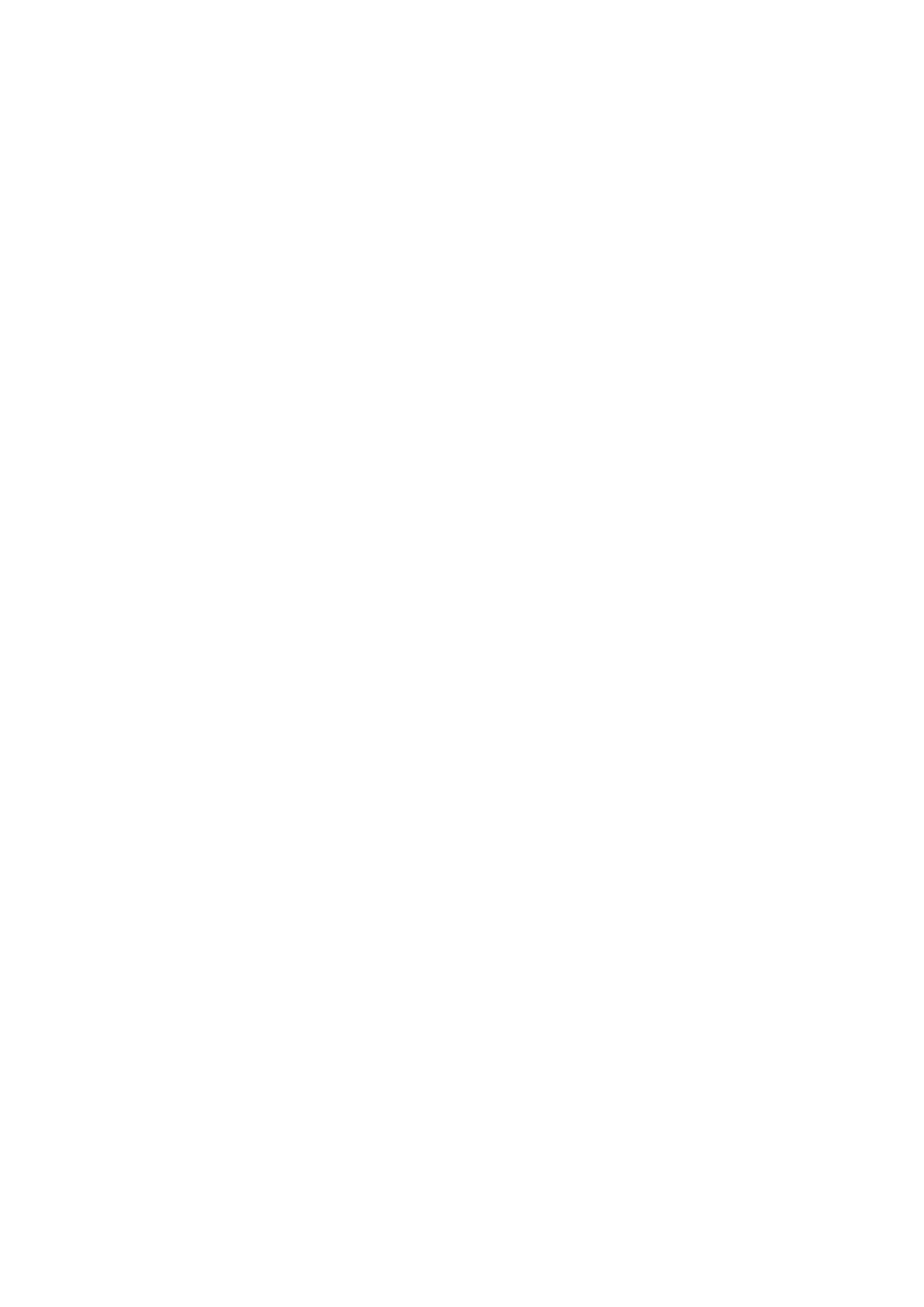

# **DRAFT EMPLOYMENT OF STATES OF JERSEY EMPLOYEES (AMENDMENT No. 8) (JERSEY) REGULATIONS 201-**

# **REPORT**

# **Purpose**

The States are asked to approve amendments to the Employment of States of Jersey Employees (Jersey) Law 2005 ("the Law") concerning the role of the Jersey Appointments Commission ("the Commission") specifically in relation to the recruitment of the Chief Executive Officer ("CEO") role for the States of Jersey.

#### **Background**

A renewed focus in the function of the Commission has resulted in wider engagement with the States Employment Board ("SEB") and the States of Jersey Human Resources Department ("HR"). As a result, the Commission is looking to provide consistency within the legislation, and clarity of its role in the recruitment of the CEO role for the States of Jersey.

This Projet replaces a previously lodged Proposition, P.105/2016, and an amendment to P.105/2016 *(both withdrawn on the day that this Projet is lodged)*, following helpful discussions with the Corporate Services Scrutiny Panel and the Jersey Appointments Commission.

# **Jersey Appointments Commission**

Part 4 of the Law covers the function, responsibilities and ways of working of the Commission. The proposed amendments are outlined below under the relevant Article heading.

# **Article 18: Membership of Commission**

This amendment is being proposed to reflect the guidance being provided by the Commission in their guidelines in relation to the length of terms of office that may be held. As it is currently drafted, the legislation provides for different terms for the Commission, which has never been the intention of the Commission. The SEB and the Commission wish to remove this discrepancy by applying the same rules to the Commission. In summary, this amendment allows for a Commissioner to be appointed for 9 years inclusive of time as the Chairman.

# **Article 26AA: Recruitment to the post of Chief Executive Officer**

This amendment focuses on enabling the SEB to engage with the Commission to undertake the specific recruitment of the role of CEO for the States of Jersey. On notification by the SEB, the Commission are charged with nominating a Commissioner or Commissioners to undertake the recruitment process. In this instance, the role of the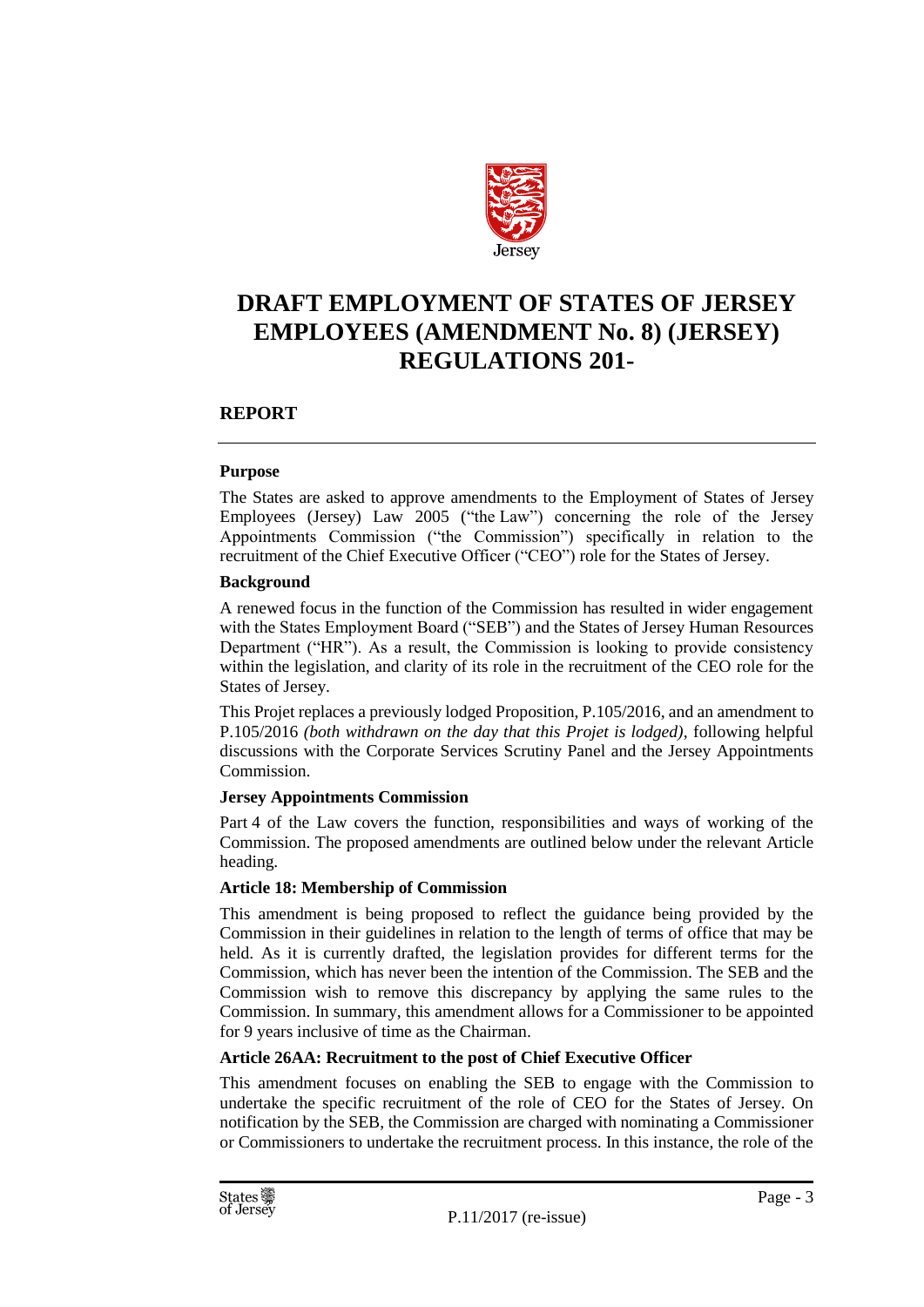Commissioner involved in the recruitment panel changes from their normal role of oversight only, to one of active participation.

In light of this change, this amendment then allows for the appointment of an independent person to carry out the oversight role that would ordinarily be performed by the Jersey Appointments Commission.

# **Financial and manpower implications**

There are no direct financial or manpower implications for the States arising from the adoption of these draft Regulations.

\_\_\_\_\_\_\_\_\_\_\_\_\_\_\_\_\_\_\_\_\_\_\_\_\_\_\_\_\_\_\_\_\_\_\_\_\_\_\_\_\_\_\_\_\_\_\_\_\_\_\_\_\_\_\_\_\_\_\_\_\_\_\_\_\_\_\_\_\_

#### **Re-issue Note**

This Projet is re-issued to correct an error in the formatting and layout of the text on page 7 as originally published. No changes have been made to the text itself.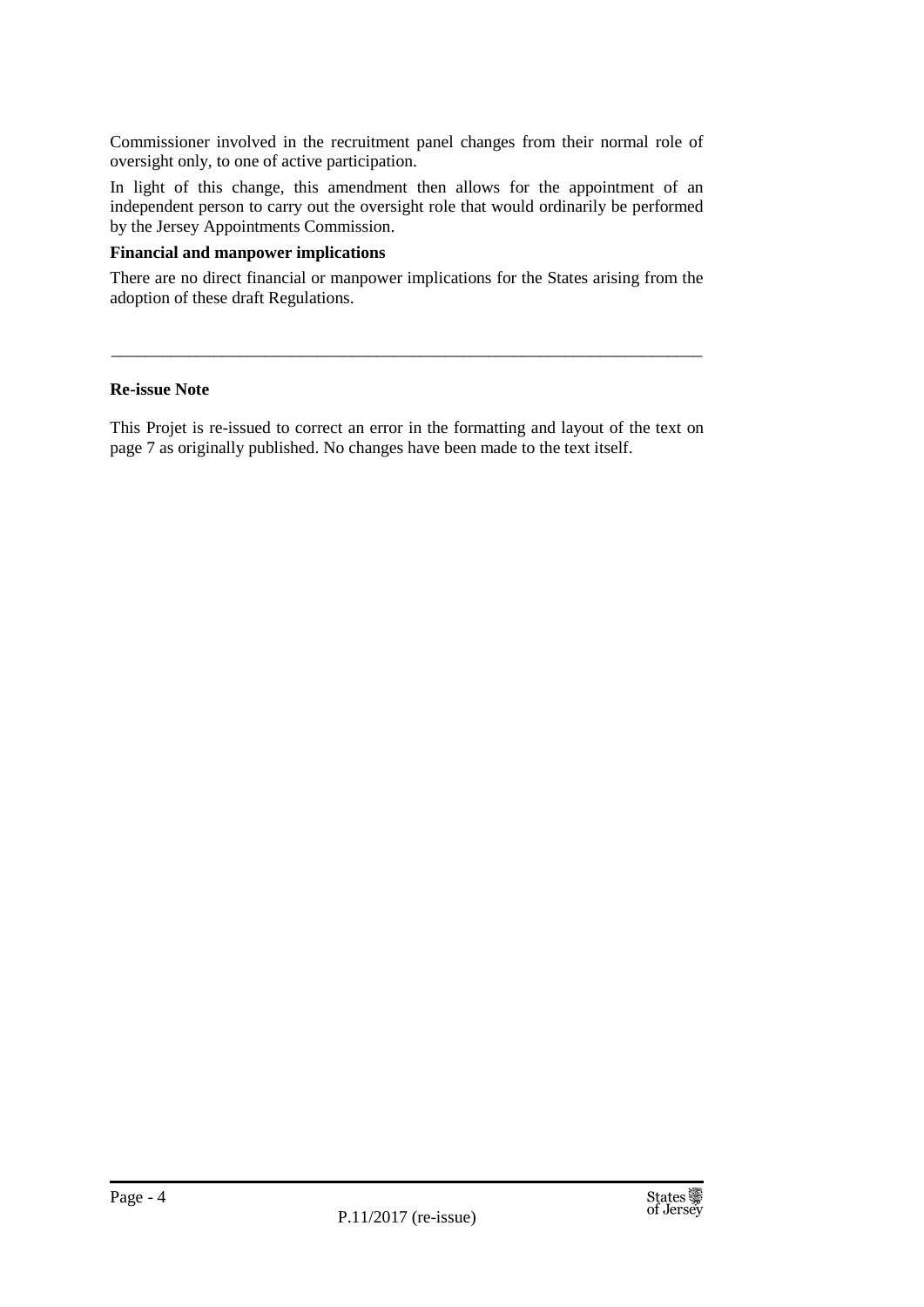# **Explanatory Note**

These Regulations amend the Employment of States of Jersey Employees (Jersey) Law 2005 ("Law" as defined in *Regulation 1*).

*Regulation 2* amends Article 18 of the Law so that a Commissioner of the Jersey Appointments Commission cannot hold office for more than a total period of 9 years, regardless of whether the Commissioner holds office on re-appointment during that period or holds office as Chairman during the whole or part of that period.

*Regulation 3* inserts a new Article in the Law that applies where a recruitment takes place to the post of Chief Executive Officer. The term "Chief Executive Officer" is defined in Article 3 of the Law. The effect of *Regulation 3* is that the Jersey Appointments Commission is required by the States Employment Board to nominate a Commissioner to be involved in the recruitment, including making decisions on which candidates are to be interviewed and which candidate is to be offered the post. This is in contrast to the role of the Commissioner under Article 26 of the Law which is limited to observing a recruitment to a senior States' office. The States Employment Board must, however, nominate a person other than the Commissioner to oversee the recruitment process to the post of Chief Executive Officer. Such a nominated person must chair any interviews but must not be involved in any decision making concerning which candidates are selected for interview or which candidate is to be offered the post.

*Regulation 4* sets out the title of these Regulations and provides that they will come into force the day after they are made.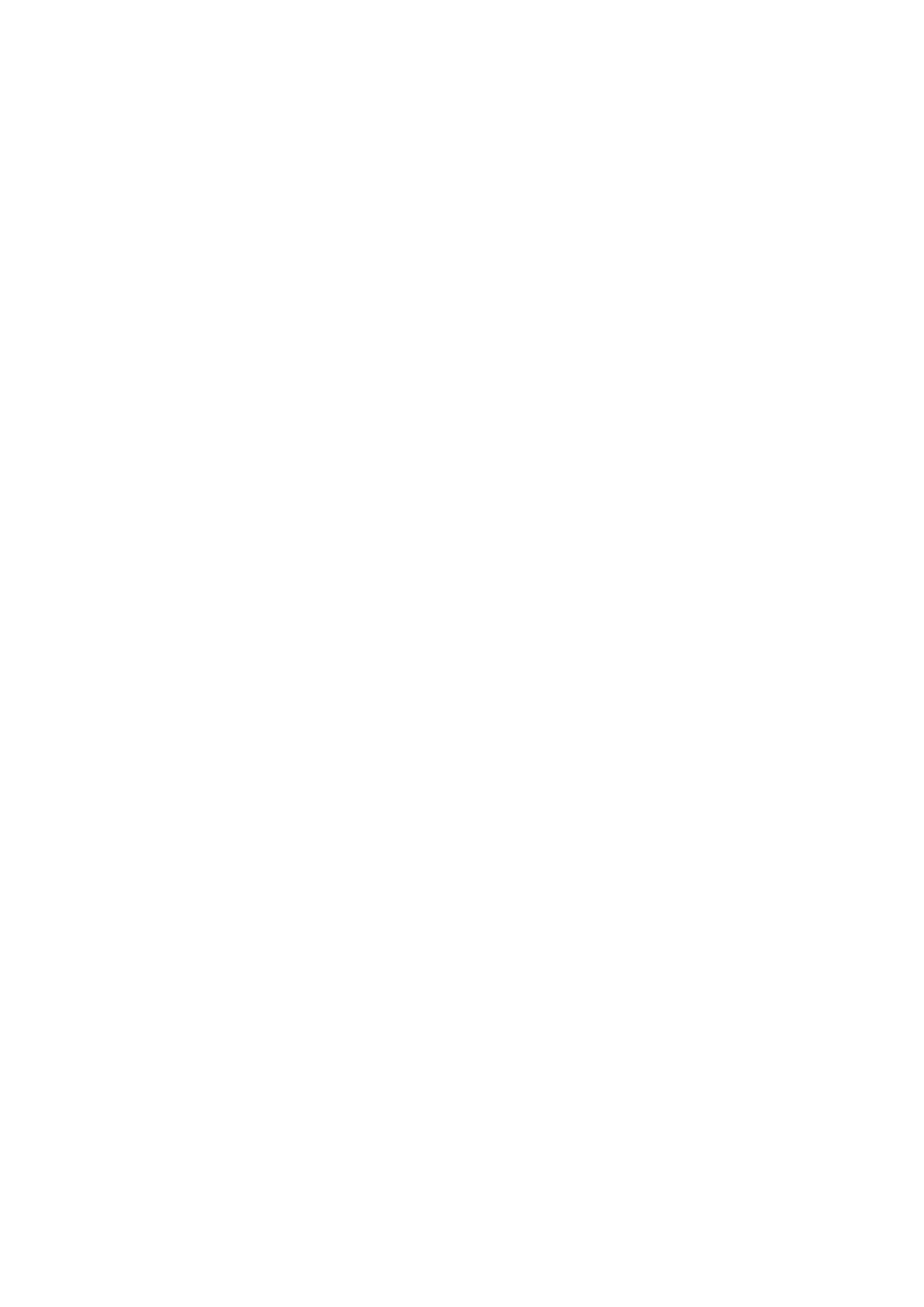

# **DRAFT EMPLOYMENT OF STATES OF JERSEY EMPLOYEES (AMENDMENT No. 8) (JERSEY) REGULATIONS 201-**

*Made [date to be inserted] Coming into force [date to be inserted]*

**THE STATES**, in pursuance of Article 42 of the Employment of States of Jersey Employees (Jersey) Law 2005<sup>1</sup>, have made the following Regulations –

# **1 Interpretation**

In these Regulations "Law" means the Employment of States of Jersey Employees (Jersey) Law 2005<sup>2</sup> .

# **2 Article 18 amended**

In Article 18 of the Law –

- (a) for paragraphs (4) and (5) there shall be substituted the following paragraphs –
	- "(4) Subject to paragraph (5), a Commissioner shall not hold office for a period exceeding 9 years regardless of whether, during the period of holding office, the Commissioner holds office for a term that is less than 9 years and is re-appointed and regardless of whether during all or any part of that period the Commissioner holds office as Chairman.
	- (5) In exceptional circumstances, a Commissioner's appointment (whether or not as Chairman) may be extended by a period of not more than 12 months beyond the period of 9 years referred to in paragraph (4) for the purpose of facilitating a transition period before a replacement is appointed.
	- (5A) Where paragraph (5) applies, the total period for which a Commissioner holds office shall not, in any event, extend beyond a period of 10 years.";
- (b) paragraphs (7) and (8) shall be deleted;
- (c) in paragraph (9) the words "For the purposes of paragraphs (7) and (8)," shall be deleted.".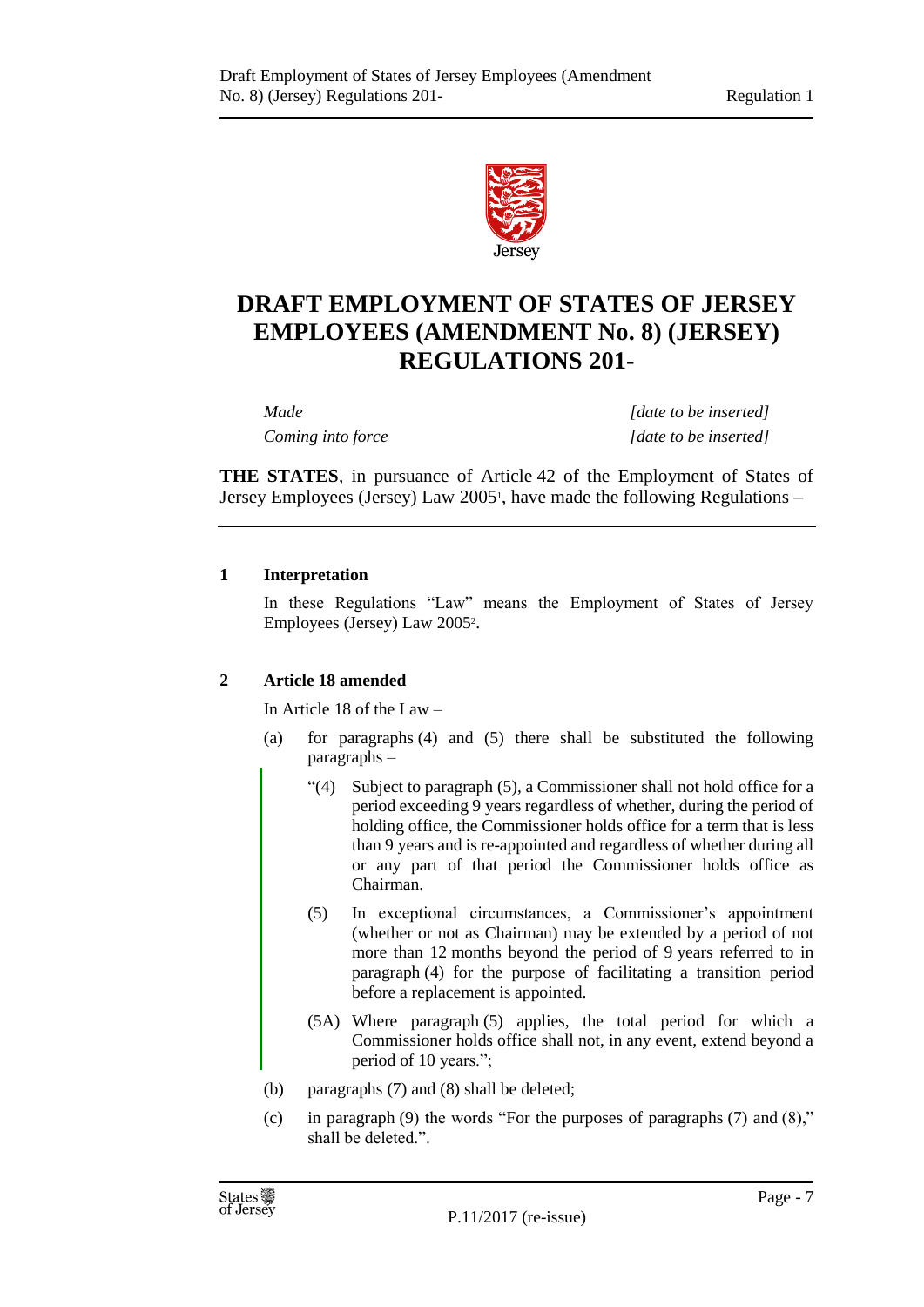# **3 Article 26AA inserted**

After Article 26 of the Law there shall be inserted the following Article –

# **"26AA Recruitment to the post of Chief Executive Officer**

- (1) This Article applies
	- (a) when a recruitment is carried out for the appointment of a person to the post of Chief Executive Officer; and
	- (b) notwithstanding anything in Article 26 to the contrary.
- (2) The States Employment Board shall require the Commission to nominate a Commissioner or Commissioners who are to be involved in the recruitment to that post.
- (3) The Commissioner or Commissioners nominated under paragraph (2) shall be involved in deciding –
	- (a) which candidates for recruitment shall be interviewed;
	- (b) which candidates following interview have met the required standard for recruitment; and
	- (c) which candidate is to be offered the post.
- (4) The States Employment Board shall nominate a person other than a Commissioner who shall be responsible for overseeing the recruitment to ensure that –
	- (a) it is fair, efficient and conducted in accordance with best practice and principles; and
	- (b) the successful candidate is appointed on merit.
- (5) The person nominated under paragraph (4) shall chair any meeting at which candidates are interviewed but shall not be involved in deciding any of the matters referred to in paragraph (3).".

# **4 Citation and commencement**

These Regulations may be cited as the Employment of States of Jersey Employees (Amendment No. 8) (Jersey) Regulations 201- and shall come into force the day after they are made.